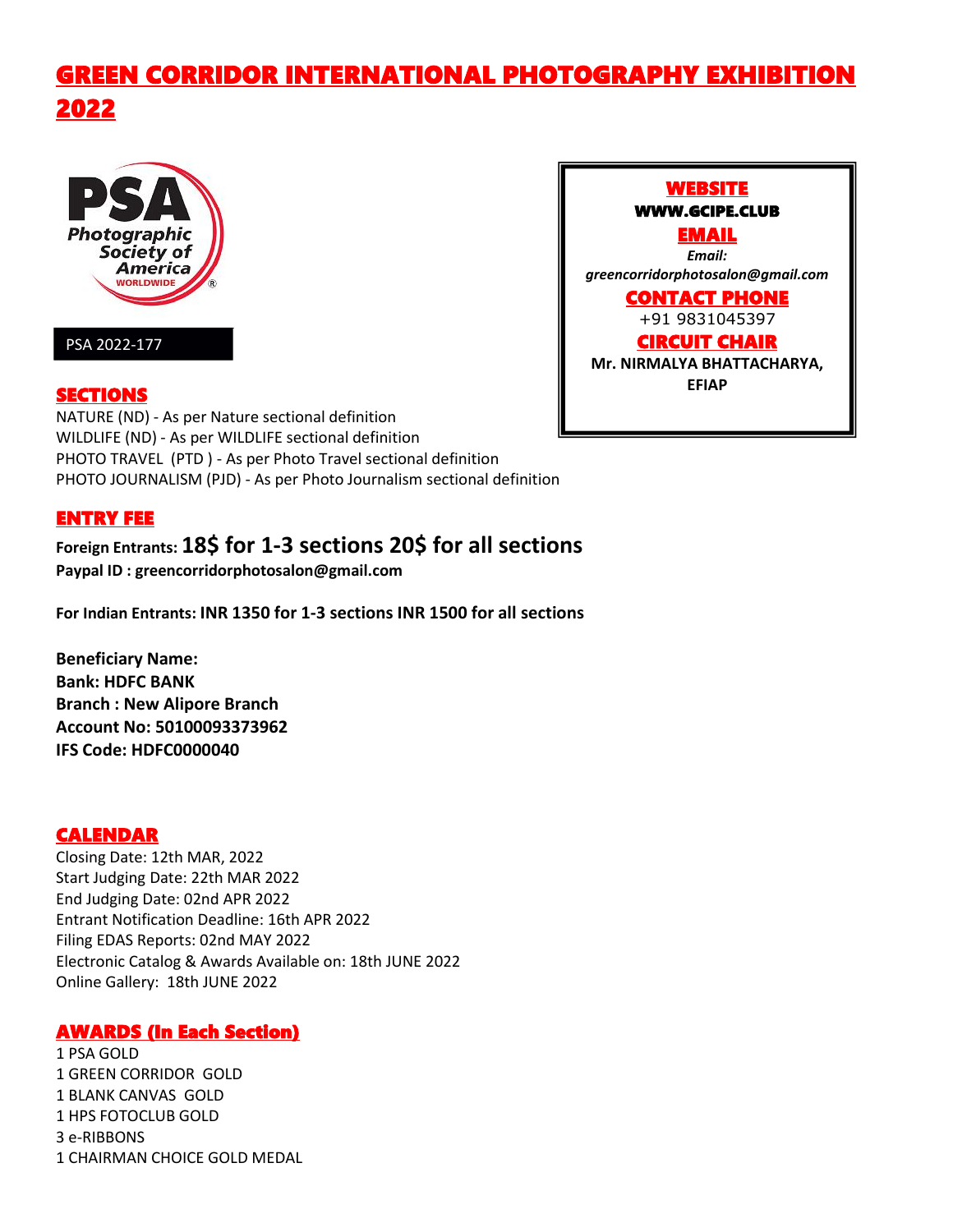### CHAIRMAN

**Mr. NIRMALYA BHATTACHARYA, EFIAP** 561, Usha Park, Brahmapur, PO: Garia, Kolkata, West Bengal, India 700084 Phone: +91 9831045397 *Email: greencorridorphotosalon@gmail.com*

### JUDGES

- SUBRATA BYSACK, GMPSA/P, EFIAP/P
- ACHINTA KUMAR SAHA, GMPSA, EFIAP/P
- CHINMOY DUTTA, MPSA, EFIAP

### CONDITIONS OF ENTRY

Image Specifications: Max.Width: 1920 pixels, Max. Height: 1080 pixels, Max. Size: 1MB, Resolution: 300 dpi; Oversized images would be rejected and the entrant is required to resubmit their entry with properly sized images. Equipment: Judges Computer Monitors (Color Calibrated) Judging Mode: Remote

We may hold a Physical Single Location Jury Meeting if Permission Received from Competent Authority using Color Calibrated 40 inch TV Screens.

Web manager: **RAJU SUTRADHAR Email : [raju@stintsolution.com](mailto:raju@stintsolution.com)** Physical Address : -<br>C/O: Desh Deepak Shrivastava F26, First Floor, Himalayan Apartment, Sector 2, Rohini, New Delhi -110085

Target range for acceptances will be within a 6 point range - 28-34%.

# **Disqualification Norms:**

- A) Barred entrants from PSA will not be allowed in this circuit.
- B) Monochrome images may not be entered in PID Colour sections.
- C) Colour images may not be entered in PID Monochrome sections.
- D) Images which do not adhere to sectional definition shall be liable to be disqualified.
- E) Images with 2-4 pixel border in white or black colour is allowed in restricted sections.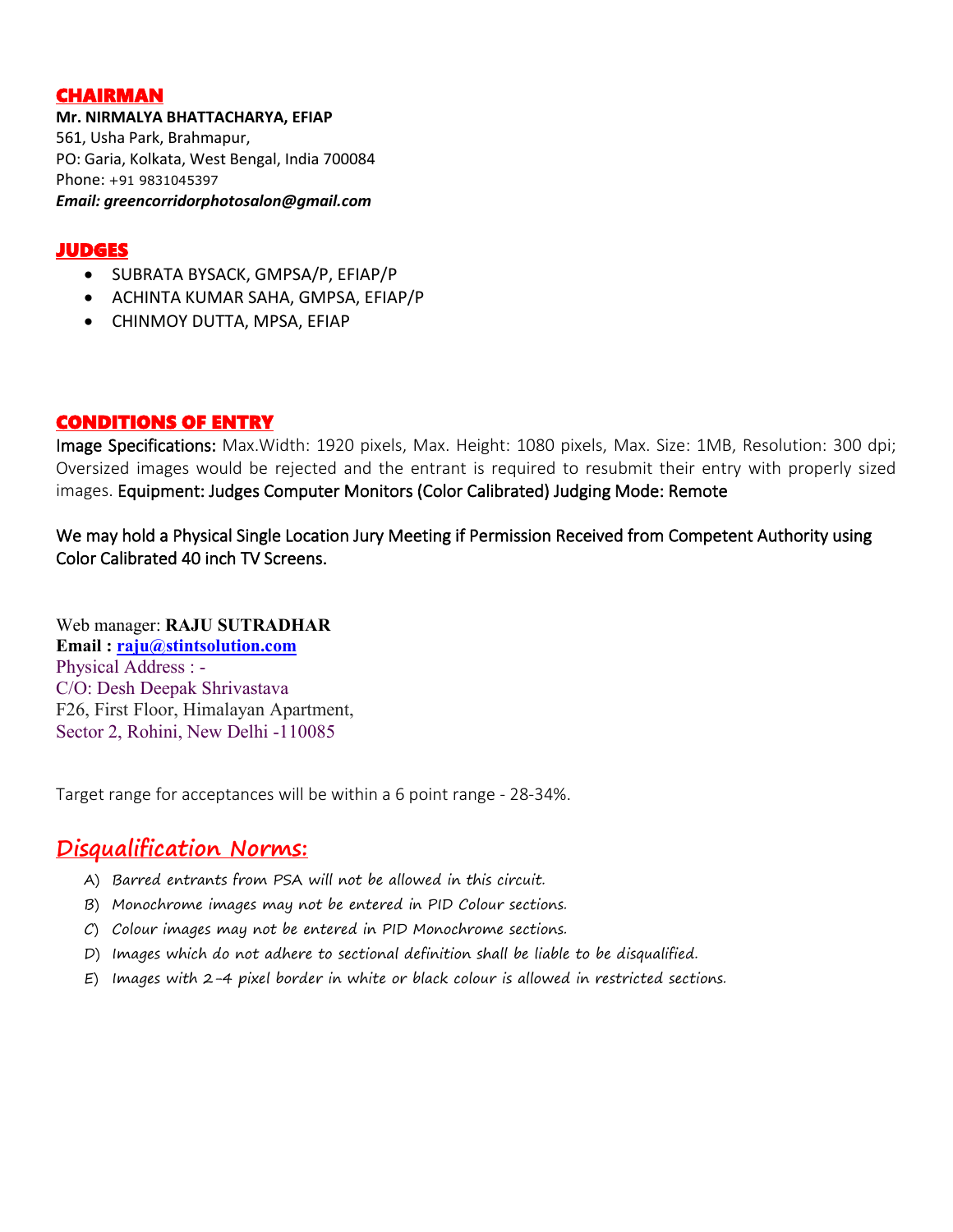### IMAGE AND ENTRY REQUIREMENTS

This exhibition is open to anyone; however, an entry may be rejected when the Sponsor or the Exhibition Organizers, in their reasonable discretion, believes the entry does not conform to exhibition rules and these Conditions of Entry. Membership in any photographic organization is not required.

Sanctions: Entries will not be accepted from any entrant who is currently sanctioned by PSA. Entry fees are not refundable in these circumstances

### PSA Star Ratings

To receive proper Star ratings credit from PSA, entrants must provide their names and country exactly the same in each exhibition. Aliases are not permitted. Please contact PSA in the event of name changes or relocating to another country. Using one's name differently in different exhibition exposes the entrant to the risk that many of their acceptances may not be recognized by PSA Star Ratings.

### Image Creation

Entries must originate as photographs (image-captures of objects via light sensitivity) made by the entranton photographic emulsion or acquired digitally.

Award Shipment - Although care would be taken in sending awards but organisation won't be held responsible for misplaced awards.

### Certification:

By virtue of submitting an image, the entrant certifies the work as his or her own. Images may not incorporate elements produced by anyone else (for example: clip art, images or art by others downloaded from the Internet). Aliases are not allowed.

### Reproduction

The entrant permits the sponsors to reproduce all or part of the entered material free of charge for publication and/or display in media related to the exhibition. This may include low resolution posting on a website. Note: Entrants who indicate that their images may not be reproduced or used "will not be eligible for awards" or inclusion in audio-visuals of the exhibition "and could be subject to disqualification" by the exhibition sponsors. The exhibition assumes no liability of any misuse of copyright

Alteration and Computer Generation Subject to Divisional restrictions (particularly Nature, Photo Travel, and Photojournalism) images may be altered, either electronically or otherwise, by the maker; adjustments to enhance images or creatively modify images are allowed providing the underlying photograph is retained in a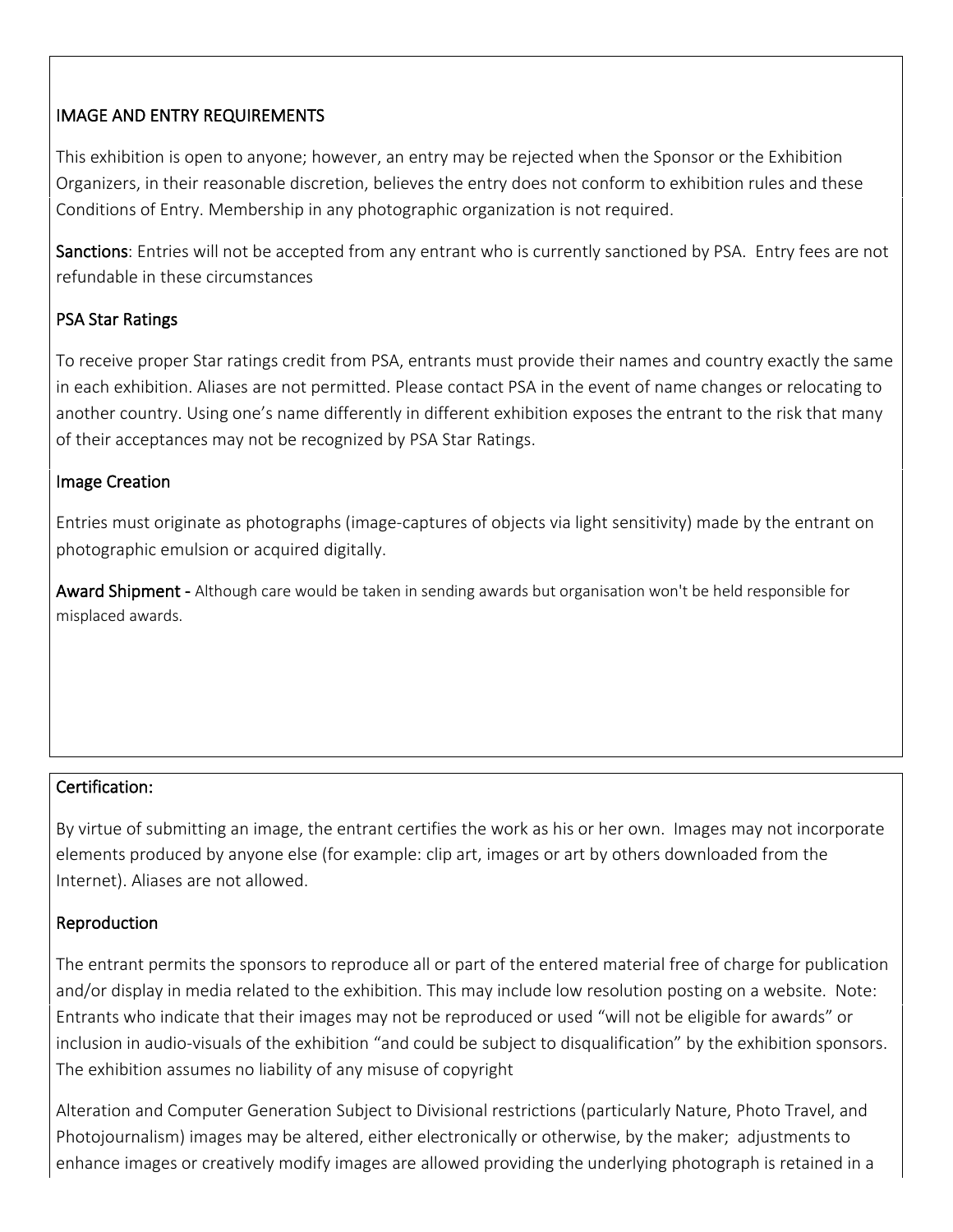way that is obvious to the viewer. Images may not be constructed entirely with a computer, and must be the sole work of the author

Re-use of accepted images: Any image that has been accepted in this exhibition, past or present, may not be entered again in the same Division Star Ratings Class any future instances of this exhibition. It may, of course, be entered in any other PSA recognised exhibitions but must always have the same title. Re-titling in another language is not allowed.

Entry: An Entry consists of, up to and including, four (4) images entered by a single entrant into the same Section. An entrant may only enter a specific Section once.

### Titles:

Each image must have a unique title that is a description of the image. That unique title must be used for entry of that image or of an identical Image into any and all PSA-Recognized exhibitions. Titles must be 35 characters or fewer. No titles may be visible to the judges, and nothing in the image may identify the maker. Titles may not include file extensions such as .jpg or .jpeg (or any other camera capture filenames such as IMG 471). Titles may not consist of personal identifiers possibly augmented by a number; or include words such as "untitled" or "no title". Titles may not consist solely of numbers unless those numbers are prominently contained within the image, such as a contestant number in a race.

### Colour and Monochrome:

Colour and Monochrome images from the same capture that share substantial pictorial content in common will be considered the same image and must be given the same title.

### **DATA PROTECTION**

By entering this exhibition, you are explicitly consenting to the personal details you have supplied, including email addresses, being held, processed and used by the exhibition organizers for purposes associated with this exhibition. You also explicitly consent to such information being sent to organizations that have accorded official recognition, patronage or accreditation to this exhibition. You acknowledge and accept that entering this exhibition means that the status and results of your entry may be made public.

### **SUBJECT MATTER AND SECTION DEFINITIONS**

### **Statement on Subject Matter applicable to all sections**

The fundamental rule that must be observed at all times and **applies to all sections** offered in exhibitions with FIAP patronage or PSA recognition is that **the welfare of living creatures is more important than any photograph**. This means that practices such as baiting of subjects with a living creature and removal of birds from nests, for the purpose of obtaining a photograph, are highly unethical, and such photographs are not allowed in any exhibition with FIAP patronage or PSA recognition. Under no circumstances may a living creature be placed in a situation where itwill be killed, injured or stressed for the purpose of obtaining a photograph. This rule applies regardless of whether or not the creature being killed, injured or stressed is visible in the captured image.

There are also concerns about the use of aerial photography, drones, helicopters, low flying aircraft. These should not cause any interference with other individuals or animals which causes a disturbance in their normal activity or disrupt the way any individuals or animals interact with their environment.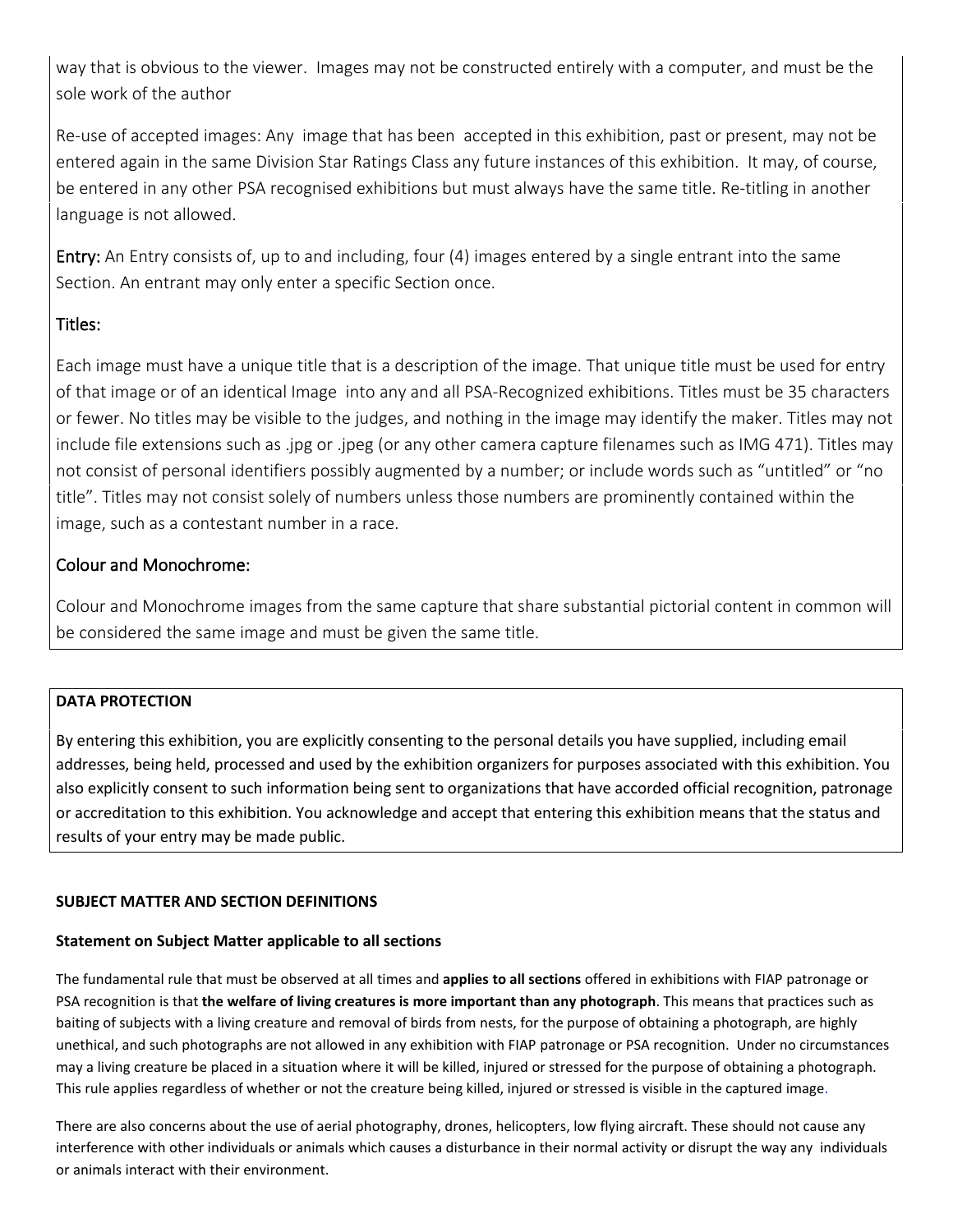Entry in this exhibition is conditional on accepting these policies. The content of images must comply with these General Conditions and with the Division and Section definitions listed in these conditions. Images that - in the sole opinion of the judges or the Exhibition Organizers - do not comply, will be disqualified so the entrant may be aware of the problem when considering entry into other exhibitions with FIAP patronage/PSA recognition.

Further details on the PSA's drone policy may be found at [https://psa-photo.org/index.php?psa-policies#drone](https://psa-photo.org/index.php?psa-policies%23drone)

### **PSA Monochrome Definition**

An image is considered to be Monochrome only if it gives the impression of having no color (i.e. contains only shades of grey which can include pure black and pure white) OR it gives the impression of being a grayscale image that has been toned in one color across the entire image. (For example by Sepia, red, gold, etc.) A grayscale or multi-colored image modified or giving the impression of having been modified by partial toning, multi-toning or by the inclusion of spot coloring does not meet the definition of monochrome and shall be classified as a Color Work.

**Grayscale Monochrome** images may be entered for Nature, Photojournalism and Photo Travel but toned images are not permitted for these sections. Monochrome images **may not** be entered in PID Color Sections

### **PSA Nature Definition with Wildlife Awards**

#### PSA Nature Definition

Nature photography records all branches of natural history except anthropology and archaeology. This includes all aspects of the physical world, both animate and inanimate, that have not been made or modified by humans.

Nature images must convey the truth of the scene that was photographed. A well-informed person should be able to identify the subject of the image and be satisfied that it has been presented honestly and that no unethical practices have been used to control the subject or capture the image. Images that directly or indirectly show any human activity that threatens the life or welfare of a living organism are not allowed.

The most important part of a Nature image is the nature story it tells. High technical standards are expected and the image must look natural. Adding a vignette or blurring the background during processing is not allowed.

Objects created by humans, and evidence of human activity, are allowed in Nature images only when they are a necessary part of the Nature story.

Photographs of human-created hybrid plants, cultivated plants, feral animals, domesticated animals, human-created hybrid animals and mounted or preserved zoological specimens are not allowed.

Images taken with subjects under controlled conditions, such as zoos, are allowed.

Controlling live subjects by chilling, anaesthetic or any other method of restricting natural movement for the purpose of a photograph is not allowed.

No modification that changes the truth of a Nature image is allowed. Images may be cropped but no other technique that removes, adds or moves any part of the image is allowed.

Techniques that remove elements added by the camera, such as dust spots, digital noise and lens flare are allowed.

Complete conversion of colour images to grayscale monochrome is allowed. Partial conversion, toning and infrared captures or conversions are not allowed.

Images of the same subject that are combined in-camera or with software by focus stacking or exposure blending are allowed. Multiple images with overlapping fields of view that are taken consecutively and combined in-camera or with software (image stitching) are allowed.

#### WILDLIFE PHOTOGRAPHY

In addition to the restrictions on Nature photography, to be eligible for any Wildlife award images must meet the following conditions:

(a) Zoological organisms must be living free and unrestrained in a natural or adopted habitat oftheir own choosing.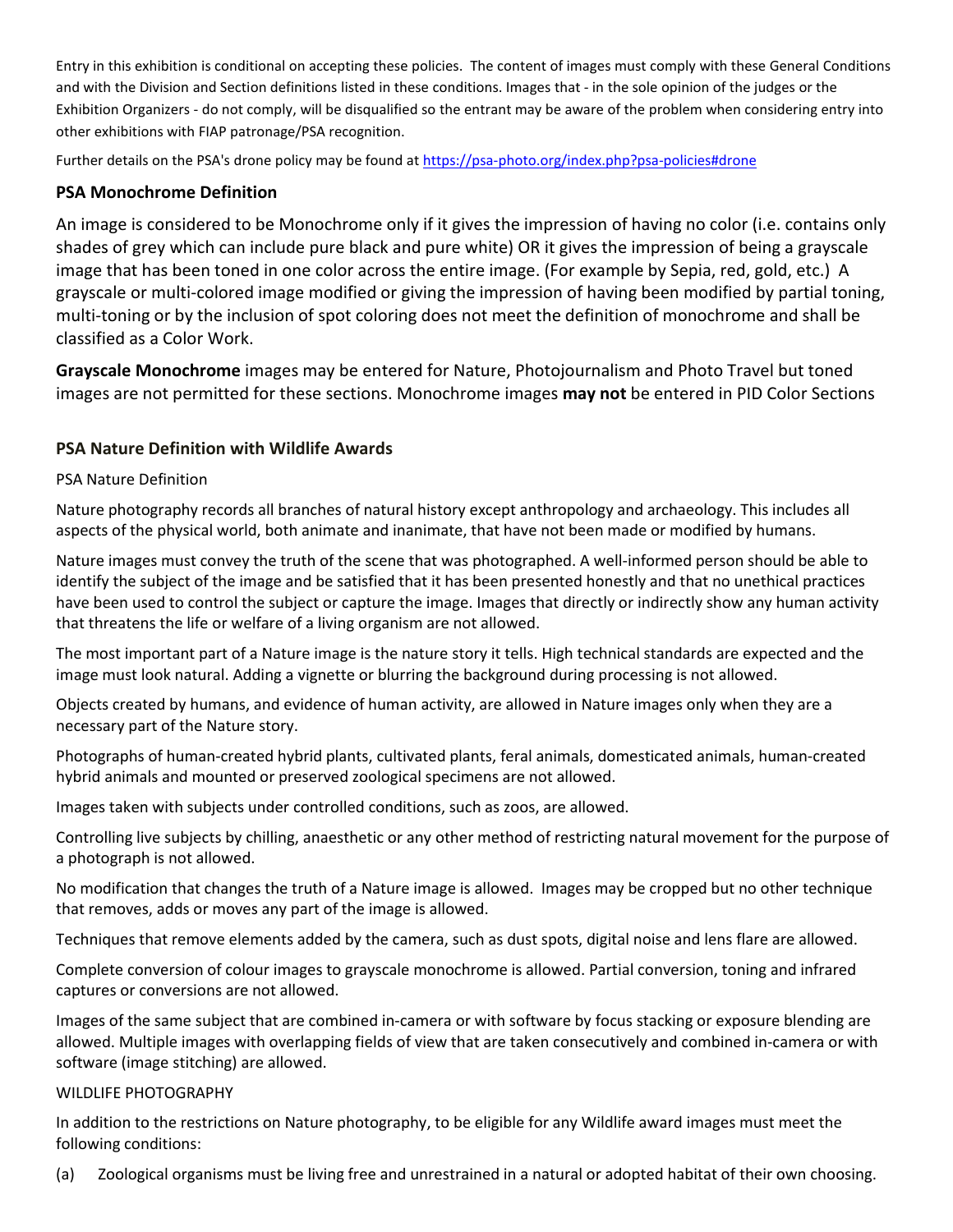(b) Images of zoological organisms that have been removed from their natural habitat, are in any form of captivity or are being controlled by humans for the purpose of photography are not allowed.

- (c) Botanical organisms may not be removed from their natural environment for the purpose of photography.
- (d) Images that have been staged for the purpose of photography are not allowed.

Attention is drawn to the PSA Statement on Subject Matter which applies to all sections

#### **Borders**

For the purpose of this exhibition any border added to a Nature digital file must be a single border of white or grey, no greater than 3 -5 pixels in width.

#### **Photojournalism Definition**

Photojournalism entries are images with informative content and emotional impact, reflecting the human presence in our world. The journalistic (story-telling) value of the image should receive priority over pictorial quality. Images that misrepresent the truth, such as those from events or activities arranged specifically for photography, or of subjects directed or hired for photography, are not eligible.

Techniques that add, relocate, replace, remove or change any element in the original scene, except by cropping, are not permitted. The only allowable modifications are removal of dust, scratches or digital noise and restoration of the appearance of the existing scene, or complete conversion to full monochrome. Other derivations, including infrared, are not eligible.

*Attention is drawn to the PSA Statement on Subject Matter which applies to all sections*

### **Vignettes and Borders**

For the purpose of this exhibition, vignettes are not allowed in Photojournalism Digital images. Any border added must be a single border of white or grey, no greater than 3 -5 pixels in width. Toned images are not allowed in Photojournalism sections. Any monochrome image entered must be "grayscale monochrome".

### **PSA Photo Travel Definition**

A Photo Travel image expresses the characteristic features or culture of a land as they are found naturally. There are no geographical limitations. Images from events or activities arranged specifically for photography, or of subjects directed or hired for photography are not permitted**.** Close up pictures of people or objects must include features that provide information about the location.

Techniques that add, relocate, replace or remove any element of the original image, except by cropping, are not permitted. The only allowable adjustments are removal of dust or digital noise, restoration of the appearance of the original scene, and complete conversion to grayscale monochrome. Other derivations, including infrared, are not permitted. All images must look natural.

### *Attention is drawn to the PSA Statement on Subject Matter which applies to all sections* **Vignettes and Borders**

For the purpose of this exhibition vignettes are not allowed in Photo Travel Digital images. Any border added must be a single border of white or grey, no greater than 3 -5 pixels in width.